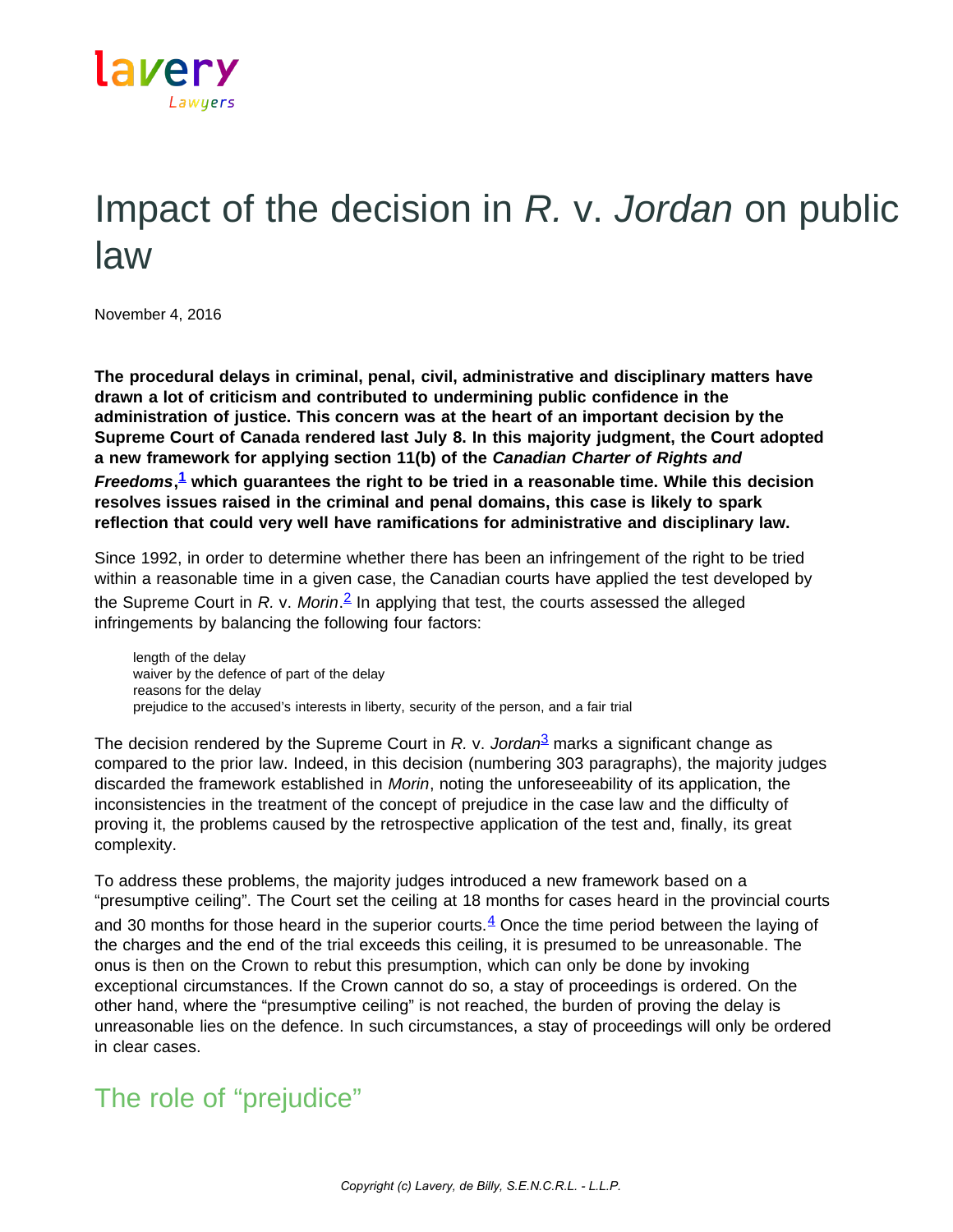The issue of prejudice seems to have played a decisive role in the reflection of the majority judges and, ultimately, in their decision to reject the test laid down in *Morin*. As noted above, the difficulty in proving prejudice, the highly subjective nature of the analysis thereof, and the confused treatment it has received in the case law, are among the main reasons that persuaded the Court to reform the applicable framework:

[33] Second, as the parties and interveners point out, the treatment of prejudice has become one of the most fraught areas in the s. 11(b) jurisprudence: it is confusing, hard to prove, and highly subjective. As to the confusion prejudice has caused, courts have struggled to distinguish between "actual" and "inferred" prejudice. And attempts to draw this distinction have led to apparent inconsistencies, such as that prejudice might be inferred even when the evidence shows that the accused suffered no actual prejudice. Further, actual prejudice can be quite difficult to establish, particularly prejudice to security of the person or fair trial interests. Courts have also found that "it may not always be easy" to distinguish between prejudice stemming from the delay versus the charge itself (*R.* v. *Pidskalny*, 2013 SKCA 74 (CanLII), 299 C.C.C. (3d) 396, at para. 43). And even if sufficient evidence is adduced, the interpretation of that evidence is a highly subjective enterprise.

[34] Despite this confusion, prejudice has, as this case demonstrates, become an important if not determinative factor. Long delays are considered "reasonable" if the accused is unable to demonstrate significant actual prejudice to his or her protected interests. This is a problem because the accused's and the public's interests in a trial within a reasonable time does not necessarily turn on how much suffering an accused has endured. Delayed trials may also cause prejudice to the administration of justice.<sup>[5](https://www.lavery.ca/en/publications/our-publications/2975-impact-of-the-decision-in-r-v-jordan-on-public-law.html#05)</sup>

In light of the above, the majority judges excluded prejudice from the factors that are explicitly considered as part of the new approach they propose. However, prejudice still plays a role, as it was considered by the Court in determining the parameters of the presumptive ceiling:

[109] Second, the new framework resolves the difficulties surrounding the concept of prejudice. Instead of being an express analytical factor, the concept of prejudice underpins the entire framework. Prejudice is accounted for in the creation of the ceiling. It also has a strong relationship with defence initiative, in that we can expect accused persons who are truly prejudiced to be proactive in moving the matter along.

[110] Prejudice has been one of the most fraught areas of s. 11(b) jurisprudence for over two decades. Understanding prejudice as informing the setting of the ceiling, rather than treating prejudice as an express analytical factor, also better recognizes that, as we have said, prolonged delays cause prejudice to not just specific accused persons, but also victims, witnesses, and the system of justice as a whole. $6$ 

Once the presumptive ceiling is reached, it will not be possible under any circumstances to argue absence of prejudice in order to justify the delay. Indeed, the Supreme Court has instituted a form of irrebuttable presumption of prejudice once the ceiling is breached:

[54] Third, although prejudice will no longer play an explicit role in the s. 11(b) analysis, it informs the setting of the presumptive ceiling. Once the ceiling is breached, we presume that accused persons will have suffered prejudice to their *Charter*-protected liberty, security of the person, and fair trial interests. As this Court wrote in *Morin*, "prejudice to the accused can be inferred from prolonged delay" (p. 801; see also *Godin*, at para. 37). This is not, we stress, a rebuttable presumption: once the ceiling is breached, an absence of actual prejudice cannot convert an unreasonable delay into a reasonable one. $<sup>Z</sup>$ </sup>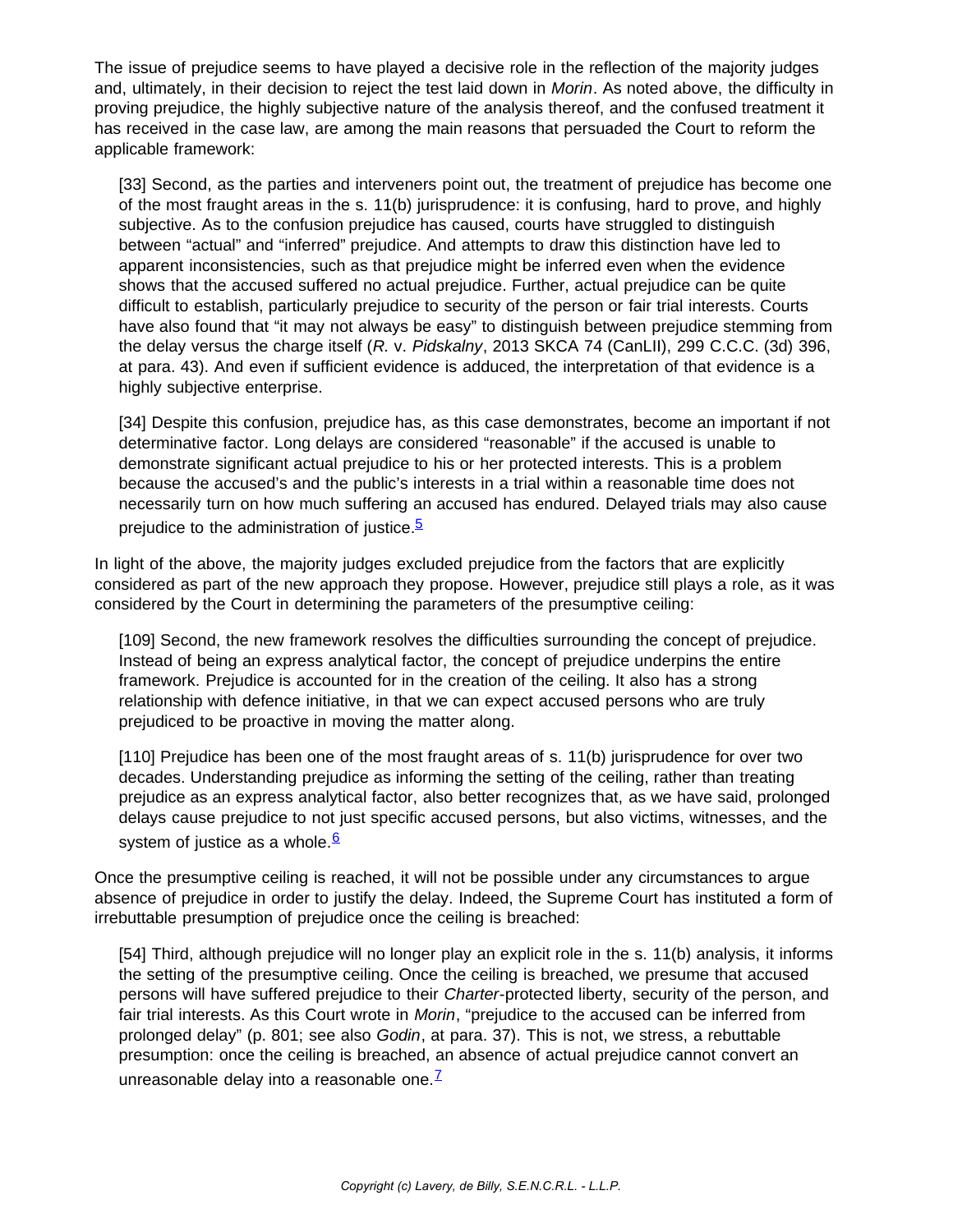Beyond the presumptive ceiling, absence of prejudice will therefore no longer have any effect in determining whether or not a delay is reasonable.

## Impacts on administrative and disciplinary law

Firstly, it bears repeating that section 11(b) of the Canadian Charter applies to "any person charged with an offence", and therefore only in criminal matters. In the administrative law context, unreasonable delays can still be sanctioned either under section 7 of the same Charter or simply by applying the principles of administrative law, as noted by the Supreme Court in the *Blencoe* case.<sup>[8](https://www.lavery.ca/en/publications/our-publications/2975-impact-of-the-decision-in-r-v-jordan-on-public-law.html#08)</sup> These principles also apply to disciplinary matters, as appears from the decision rendered by the Court of Appeal in *Huot* v. *Pigeon*. [9](https://www.lavery.ca/en/publications/our-publications/2975-impact-of-the-decision-in-r-v-jordan-on-public-law.html#09).

However, whether the delay is considered under section 7 of the Canadian Charter or under the principles of administrative law, prejudice will play an important role in assessing whether such delay can give rise to a stay of proceedings. Indeed, for there to be an infringement of the right to security protected by section 7 of the Canadian Charter, it must be shown that there has been interference with a person's bodily or psychological integrity. When the interference is psychological in nature, it must also be serious:

First, the psychological harm must be state imposed, meaning that the harm must result from the actions of the state. Second, the psychological prejudice must be serious. Not all forms of psychological prejudice caused by government will lead to automatic s. 7 violations.  $\frac{10}{10}$  $\frac{10}{10}$  $\frac{10}{10}$ 

The same is true of the principles of administrative law:

In my view, there are appropriate remedies available in the administrative law context to deal with state-caused delay in human rights proceedings. However, delay, without more, will not warrant a stay of proceedings as an abuse of process at common law. Staying proceedings for the mere passage of time would be tantamount to imposing a judicially created limitation period (see: *R.* v. *L. (W.K.)*, 1991 CanLII 54 (SCC), [1991] 1 S.C.R. 1091, at p. 1100; *Akthar* v. *Canada (Minister of Employment and Immigration)*, [1991] 3 F.C. 32 (C.A.). In the administrative law context, there must be proof of significant prejudice which results from an unacceptable delay. $11$ 

These principles continue to apply, of course, notwithstanding the Supreme Court's decision in *Jordan*. However, in light of this case, it is reasonable to expect a similar reform of administrative and disciplinary law will be in the works in the not too distant future. Indeed, the difficulty of proving prejudice where caused by long delays and the confusion in the case law over the treatment of prejudice, are also issues faced in administrative and disciplinary, and not just criminal matters. Furthermore, extended delays cause prejudice to all the parties, the witnesses and the system of justice, whether it be administrative or judicial. Finally, administrative tribunals and disciplinary bodies also have the same implicit duty as the courts, in our view, to preserve the confidence of the public in the administration of justice as a whole.

- 10. *Supra*, note 8, para. 57.
- 11. *Ibid*, para. 101.

<sup>1.</sup> *Canadian Charter of Rights and Freedoms*, part I of the *Constitution Act 1982*, [Schedule B to the Canada Act 1982 (U.K.), 1982, c. 11] (hereinafter the "*Canadian Charter*").

<sup>2.</sup> *R.* v. *Morin*, [1992] 1 S.C.R. 771 (hereinafter "*Morin*").

<sup>3.</sup> *R.* v. *Jordan*, 2016 SCC 27 (hereinafter "*Jordan*").

<sup>4.</sup> Delay attributable to the defence does not count in calculating the ceiling.

<sup>5.</sup> *Supra*, note 3.

<sup>6.</sup> *Supra*, note 3.

<sup>7.</sup> *Ibid.*

<sup>8.</sup> *Blencoe* v. *British Columbia (Human Rights Commission)*, 2000 SCC 44.

<sup>9.</sup> *Huot* c. *Pigeon*, 2006 QCCA 164.